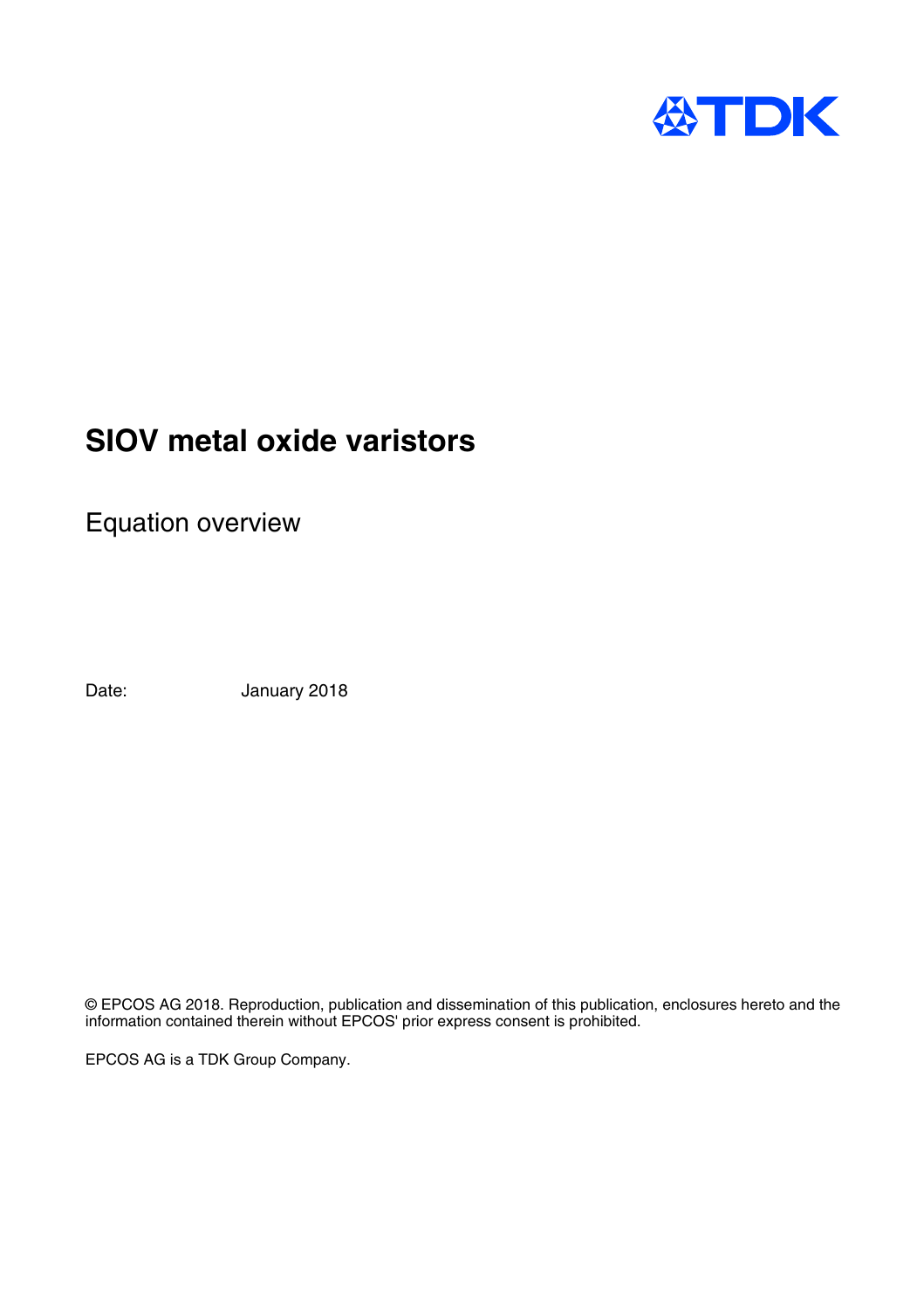

## **Equation overview**

| Equation<br>no. |                                                                                                                                                                                                              | Page |  |  |  |  |  |
|-----------------|--------------------------------------------------------------------------------------------------------------------------------------------------------------------------------------------------------------|------|--|--|--|--|--|
|                 | $I = KV^{\overline{\alpha}}$<br>$\alpha$ > 1                                                                                                                                                                 |      |  |  |  |  |  |
| 1               | Current through varistor<br>L<br>v<br>Voltage across varistor<br>ĸ<br>Ceramic constant (depending on varistor type)<br>Nonlinearity exponent<br>$\alpha$<br>(measure of nonlinearity of curve)               |      |  |  |  |  |  |
| 2               | $R = \frac{V}{I} = \frac{V}{KV^{\alpha}} = \frac{1}{K}V^{1-\alpha}$                                                                                                                                          |      |  |  |  |  |  |
| 3               | $log I = log K + \alpha log V$                                                                                                                                                                               |      |  |  |  |  |  |
| 4               | $\log R = \log \left(\frac{1}{K}\right) + (1-\alpha) \log V$                                                                                                                                                 |      |  |  |  |  |  |
| 5               | $\alpha = \frac{\log \mathsf{I}_2 - \log \mathsf{I}_1}{\log \mathsf{V}_2 - \log \mathsf{V}_1}$                                                                                                               |      |  |  |  |  |  |
| 6               | $W = \int_0^{t_1} v(t) i(t) dt$                                                                                                                                                                              |      |  |  |  |  |  |
| 7               | $ TC $ < 0.5 $\cdot$ 10 <sup>-3</sup> /K = 0.05%/K = 1%/ $\triangle$ 20K                                                                                                                                     |      |  |  |  |  |  |
| 8               | $V_{SIOV} = \left(\frac{Z_{SIOV}}{Z_{source} + Z_{SIOV}}\right) V$                                                                                                                                           |      |  |  |  |  |  |
| 9               | $i^* \leq i_{\text{max}}$                                                                                                                                                                                    |      |  |  |  |  |  |
| 10              | $W^* \leq W_{\text{max}}$                                                                                                                                                                                    |      |  |  |  |  |  |
| 11              | $P^* \leq P_{\text{max}}$                                                                                                                                                                                    |      |  |  |  |  |  |
| 12              | $i^* = \frac{V_s - V_{SIOV}}{Z_{source}}$                                                                                                                                                                    |      |  |  |  |  |  |
| 13              | L.<br>[H] Inductance<br>$\tau \approx \frac{L}{R_{\text{cut}} + R_{\text{SION}}}\text{ [s]}$<br>$R_{Cu}$<br>$[\Omega]$ Coil resistance<br>$R_{\text{SIOV}}$<br>$\Omega$ SIOV resistance at operating current |      |  |  |  |  |  |
| 14              | $t^*_{r} = \frac{\int i^* dt}{\int i^*}$                                                                                                                                                                     |      |  |  |  |  |  |
| 15              | $\frac{t_{37\%}}{t_{50\%}} = \frac{I_n 0.37}{I_n 0.50} = \frac{-0.994}{-0.693} = 1.43 = \frac{\tau}{T_r}$                                                                                                    |      |  |  |  |  |  |
| 16              | $W^* = v^* i^* t^*$ [J] $\hat{i}^*$<br>$W^* = v^* i^* t^*$ [J] $\hat{i}^*$<br>[V]<br>[A]<br>[s]                                                                                                              |      |  |  |  |  |  |
| 17              | Г<br>[H]<br>$W^* = \frac{1}{2} L i^{*2}$<br>[J]<br>i*<br>[A]                                                                                                                                                 |      |  |  |  |  |  |
| 18              | $W_{\text{max}}=v_{\text{max}}$ $i_{\text{max}}$ $t_{\text{r}\max}$                                                                                                                                          |      |  |  |  |  |  |